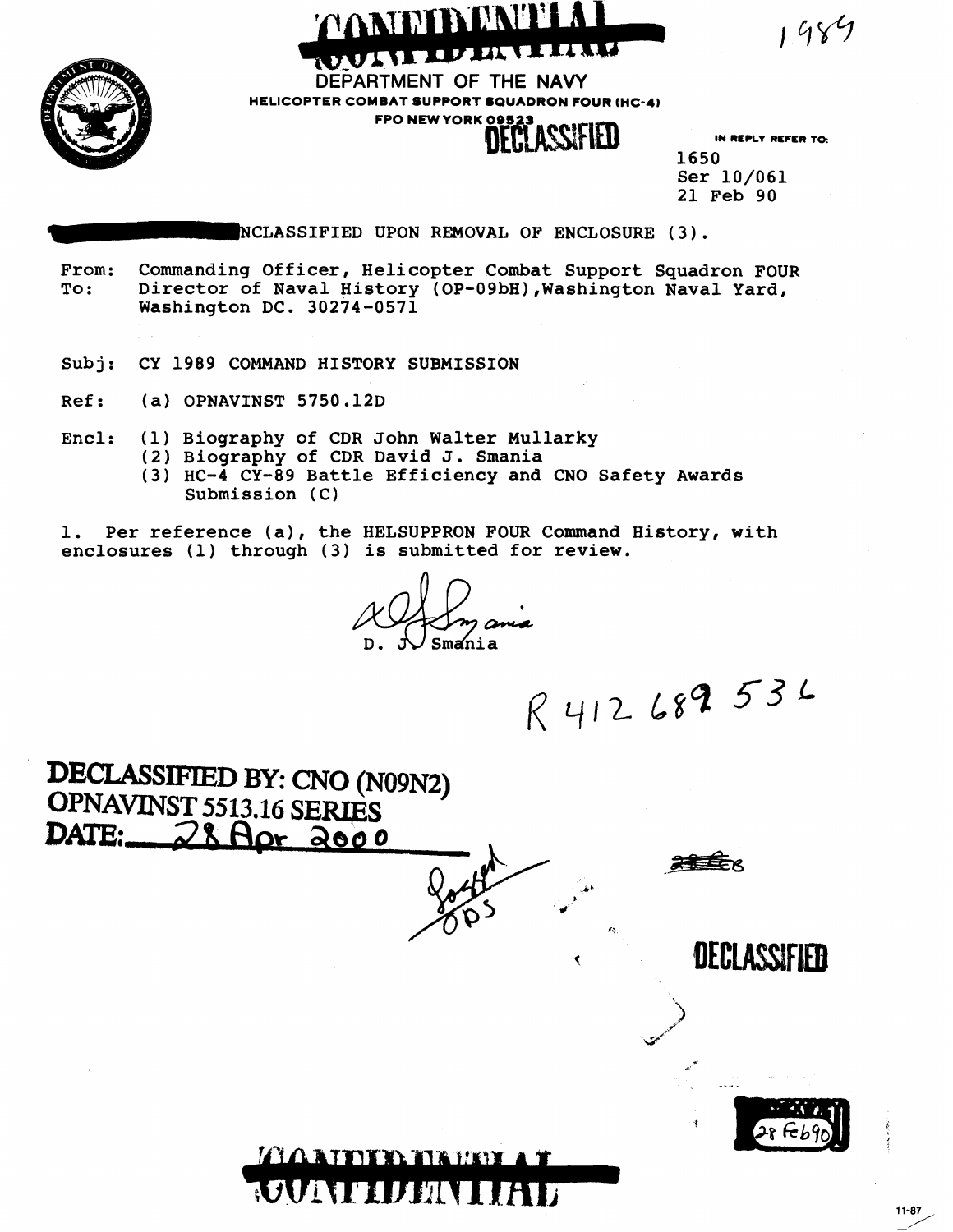## **COMMAND HISTORY**

**I. Command Composition and Organization** 

**a. Mission: To provide day/night logistic support to SIXTH Fleet units and U.S. Forces Europe.** 

**b. Organization and Structure: CNO, CINCLANT, COMNAVAIRLANT (OPS/ADMIN), COMFAIRMED (OPS), COMHELTACWING ONE (ADMIN).** 

**c. Commanding Officers:** 

**1 January 1989** - **13 June 1989 CDR J.W. Mullarky,** 

**13 June 1989** - **31 December 1989 CDR D.J. Smania** 

**d. Permanent Duty Station: Naval Air Station (NAS) Sigonella, Sicily, Italy** 

**e. Assets: Seven (7) Sikorsky CH-53E Helicopters, Buno's: 161532, 161536, 161537, 161538, 161539, 161540, 161988** 

**11. Chronology** 

| <b>DATE</b>   | <b>EVENT</b>                                                       |
|---------------|--------------------------------------------------------------------|
| 05-12 Jan     | Detachment (Det) to Tel Aviv, Israel to<br>support CVN-71          |
| $09$ Jan      | MEDEVAC twenty patients from NAS Sigonella to<br>Naples, Italy     |
| $09-13$ Jan   | Det to Rota, Spain to support CVN-71                               |
| 13 Jan        | MEDEVAC twenty-two patients from NAS Sigonella<br>to Naples, Italy |
| $20 - 30$ Jan | Det to Rota, Spain to support LSD-41 and LPH-7                     |
| 23-30 Jan     | Det to Palma, Spain to support CVN-71                              |
| $30$ Jan      | MEDEVAC one patient from CVN-71 to Palma Spain                     |
| $08-18$ Feb   | Det to Hyeres, France to support CVN-71                            |
| $23-28$ Feb   | Det to Alexandria, Egypt to support CVN-71                         |
| 24 Feb        | Supported Exercise Wintex-Cimex 89, Araxos,<br>Greece              |
| 28 Feb-01 Mar | Det to Souda Bay, Greece to support CVN-71                         |
| $01-03$ Mar   | Det to Antalya, Turkey to support CVN-71                           |
| $03-11$ Mar   | Det to Antalya, Turkey to support CVN-71                           |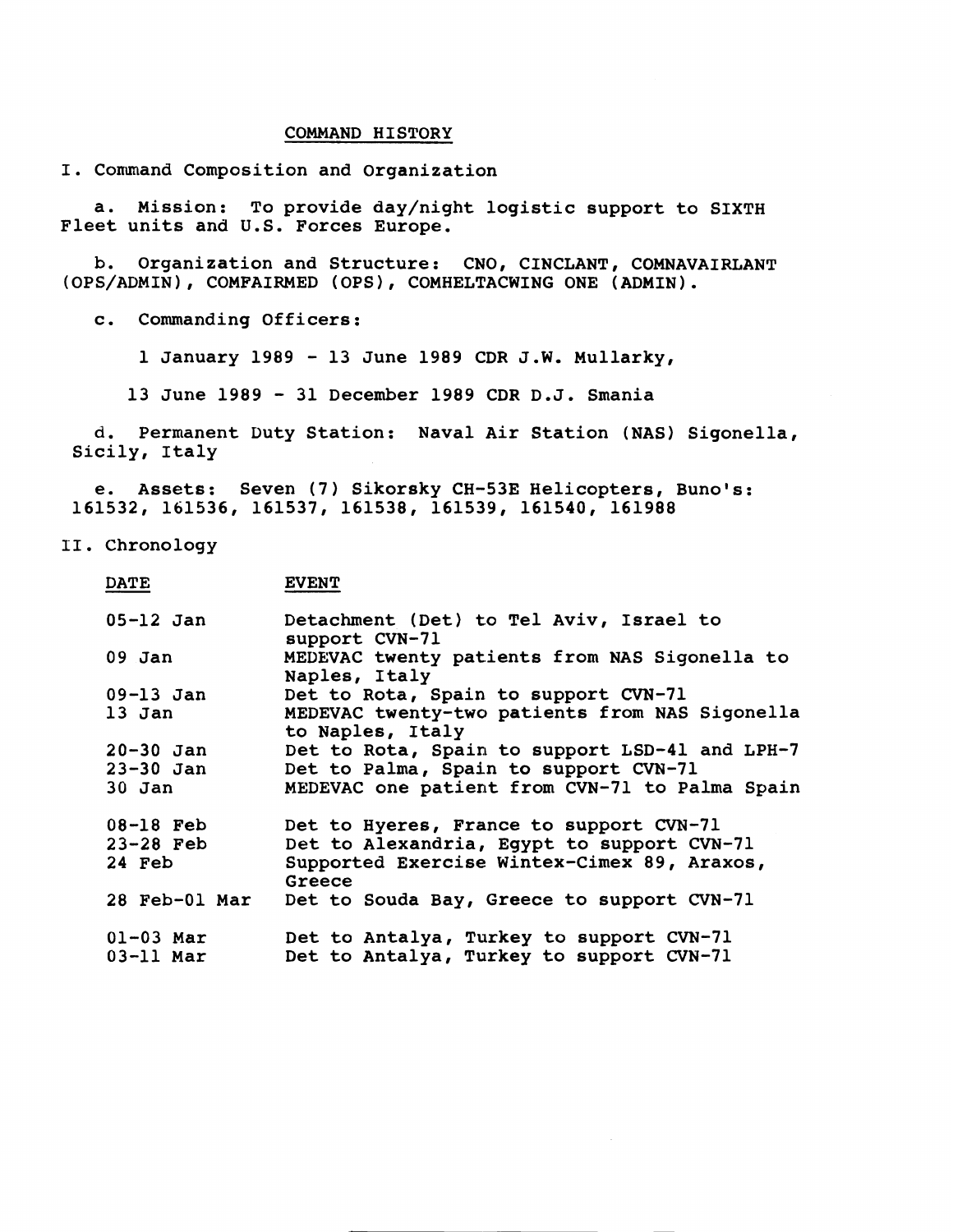| $15-19$ Mar<br>$18-26$ Mar<br>$23$ Mar | Det to Naples, Italy to support LPH-7<br>Det to Rota, Spain to support CVN-71<br>MEDEVAC twelve patients from CVN-71 to Rota,<br>Spain |
|----------------------------------------|----------------------------------------------------------------------------------------------------------------------------------------|
| $02-17$ Apr<br>20 Apr-01 May           | Det to Hyeres, France to support CVN-71<br>Supported Exercise Dragon Hammer 89,<br>Capo Teulada, Sardinia                              |
| $27$ Apr-03 May                        | Det to Antalya, Turkey to support CVN-71                                                                                               |
| $03-19$ May<br>07 May                  | Det to Tel Aviv, Israel to support CVN-71<br>MEDEVAC one patient from CVN-71 to Ben Gurion,<br>Israel                                  |
| $11-12$ May                            | Flew 58 members of Soviet/Italian/American INF<br>Treaty Inspection Team from NAS Sigonella to<br>Comiso Air Base, Italy               |
| $16-18$ May                            | Supported Exercise Juniper Falconry 89,<br>Tel Aviv, Israel                                                                            |
| $23 - 30$ May                          | Det to Alicante, Spain to support CV-66                                                                                                |
| 23 May-04 Jun                          | Det to Palma, Spain to support CVN-71                                                                                                  |
| 26 May                                 | MEDEVAC one patient from LPH-7 to Naples,<br>Italy                                                                                     |
| $30 - 31$ May                          | Det to Rota, Spain to support CV-66                                                                                                    |
| $01$ Jun                               | Received CNAL Citation for 6 years Class "A"<br>Mishap free flying                                                                     |
| $01-10$ Jun                            | Supported Exercise Sardinia 89, Caligari,<br>Sardinia                                                                                  |
| $02$ Jun                               | MEDEVAC one patient from CVN-71 to Palma,<br>Spain                                                                                     |
| $02 - 09$ Jun                          | Det to Palma, Spain to support CVN-71                                                                                                  |
| 08 Jun                                 | MEDEVAC one patient from LPH-7 to Decimonannu,                                                                                         |
| $12-16$ Jun                            | Supported Exercise National Week 89, West Med                                                                                          |
| 13 Jun 23 Jun                          | CDR D.J. Smania relieves CDR J.W. Mullarky as<br>Commanding Officer, HELSUPPRON FOUR                                                   |
| $14-20$ Jun                            | Det to Rota, Spain to support CVN-71                                                                                                   |
| $15$ Jun                               | Received aircraft buno 161988                                                                                                          |
| $20 - 27$ Jun                          | Det to Palma, Spain to support CV-43                                                                                                   |
| $18-22$ Jun                            | Det to Izmar, Turkey to support CV-66                                                                                                  |
| $27$ Jun                               | MEDEVAC one patient from Lampedusa, Italy to<br>NAS Sigonella                                                                          |
| $09-17$ Jul                            | Det to Hyeres, France to support CV-43                                                                                                 |
| $10-14$ Jul                            | COMNAVAIRLANT NATOPS Evaluation                                                                                                        |
| $20$ Jul                               | Medevac one patient from AO-178 to NAS<br>Sigonella                                                                                    |
| 28 Jul-02 Aug                          | Det to Alexandria, Egypt to support CV-43                                                                                              |
| $01-31$ Aug                            | Det to Akrotiri, Cyprus to support CV-43 and<br>$LHA-4$                                                                                |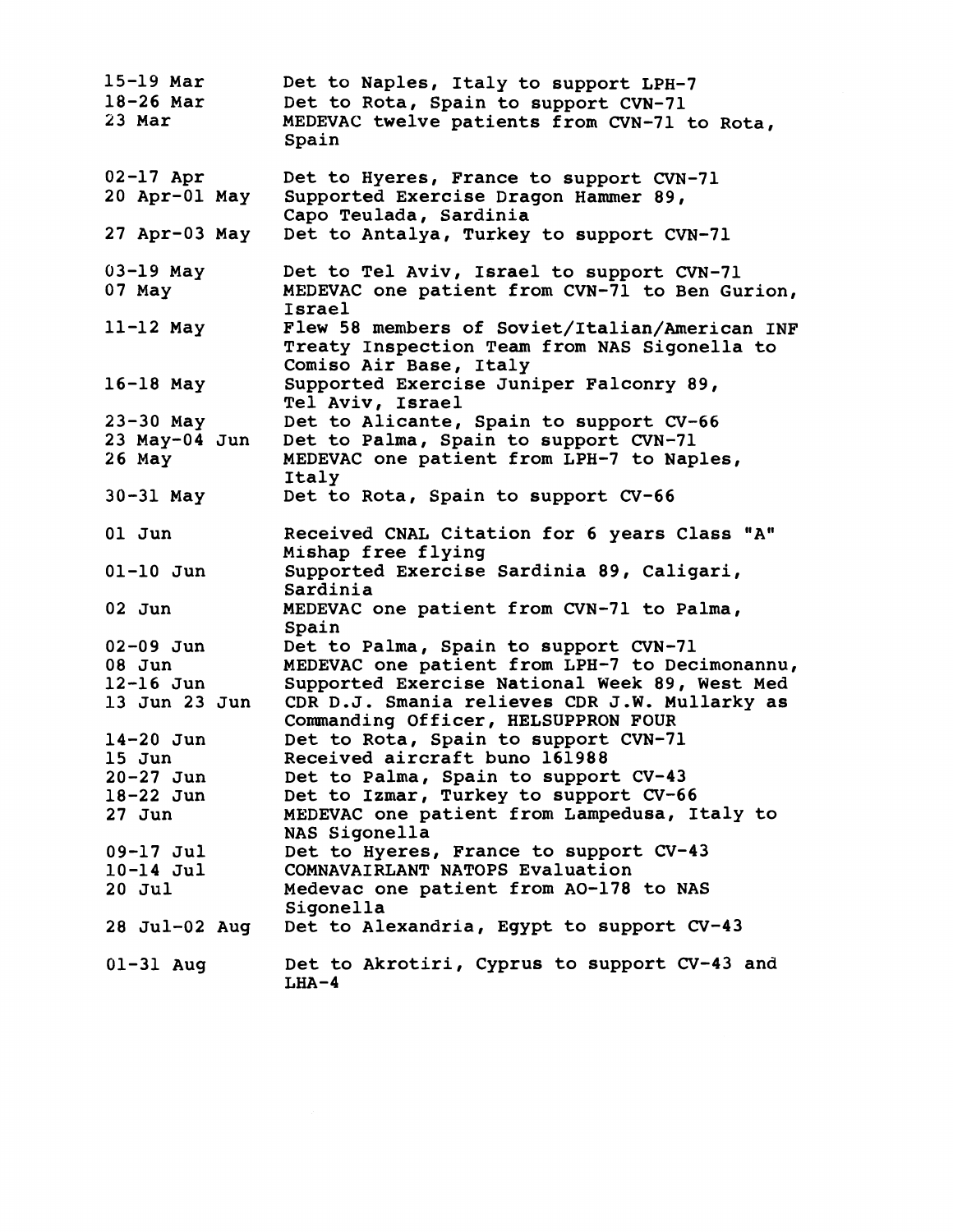| 06 Aug-01 Sep                                                        | Supported East Med Contingency Operation 89,<br>Akrotiri, Cyprus                                                                                                                                                                                                                                   |
|----------------------------------------------------------------------|----------------------------------------------------------------------------------------------------------------------------------------------------------------------------------------------------------------------------------------------------------------------------------------------------|
| 27 Aug-01 Sep                                                        | Det to Antalya, Turkey to support CV-43                                                                                                                                                                                                                                                            |
| $04-09$ Sep<br>$10$ Sep                                              | Det to Hyeres, France to support CV-66<br>MEDEVAC one patient from Lampedusa, Italy to<br>NAS Sigonella                                                                                                                                                                                            |
| 21 Sep                                                               | MEDEVAC one patient from LHA-4 to NAS<br>Sigonella                                                                                                                                                                                                                                                 |
| $21-22$ Sep                                                          | Flew 55 members of Soviet/Italian/American INF<br>Treaty Inspection Team from NAS Sigonella to<br>Comiso Air Base, Italy                                                                                                                                                                           |
| 22 Sep-04 Oct                                                        | Det to Balikeshir, Turkey to support CV-66,<br>LHA-4, and $BB-61$                                                                                                                                                                                                                                  |
| 22 Sep-04 Oct                                                        | Supported Exercise Display Determination 89,<br>Balikeshir, Turkey                                                                                                                                                                                                                                 |
| $28$ Sep                                                             | MEDEVAC one patient from NAS Sigonella to<br>Naples, Italy                                                                                                                                                                                                                                         |
| 29 Sep-06 Oct<br>29 Sep-06 Oct                                       | Det to Antalya, Turkey to support CV-66<br>Supported Exercise Display Determination 89,<br>Antalya, Turkey                                                                                                                                                                                         |
| $18-23$ Oct<br>29-31 Oct<br>30 Oct<br>31 Oct-13 Nov                  | Det to Palma, Spain to support CV-66<br>Det to Palma, Spain to support CV-43<br>MEDEVAC one patient from CV-66 to Palma, Spain<br>Det to Rota, Spain to support CV-66, LPH-2,<br>and LSD-37                                                                                                        |
| 01 Nov<br>12 Nov<br>12 Nov<br>12 Nov<br>$12-20$ Nov<br>29 Nov-03 Dec | MEDEVAC one patient from CV-66 to Rota, Spain<br>MEDEVAC one patient from LSD-37 to Rota, Spain<br>MEDEVAC one patient from CV-59 to Rota, Spain<br>MEDEVAC one patient from LPH-2 to Rota, Spain<br>Det to Hyeres, France to support CV-59<br>Det to Malta with HMX-1 for Presidential<br>Support |
| 08-14 Dec                                                            | Det to Palma, Spain to support CV-59                                                                                                                                                                                                                                                               |

 $\mathbf{g}_{\mathrm{out}}$ 

## **111. Narrative**

**Calendar Year 1989 was a year for pragmatic leadership and innovative utilization of assets at Helicopter Combat Support Squadron FOUR. From reductions in personnel to cut backs in operating funds, every command decision was predicated on organizational streamlining, while maintaining record levels of effectiveness and readiness.** 

 $\mathcal{D}^{\mathcal{P}^{(t)}}$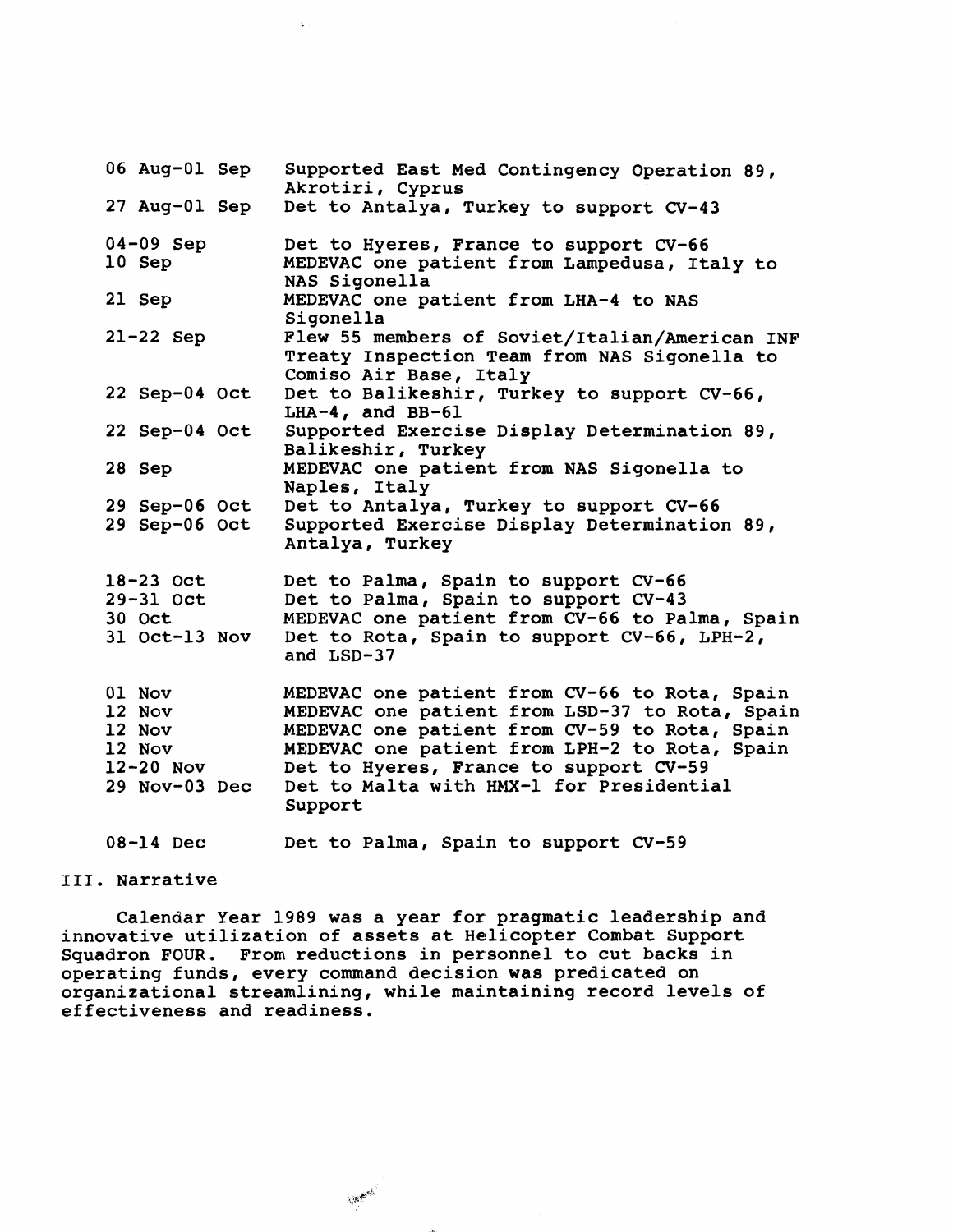Operationally, the HC-4 Black Stallions continued to be the most effective logistics squadron in the Navy. Supporting Sixth Fleet units in the Mediterranean, HC-4 deployed 34 detachments moving more cargo, mail, and passengers in less flight time, than ever before. Over 2,330 tons of cargo, 1,000,000 pounds of mail and 10,800 passengers were transported in the CH-53E Super Stallion Helicopters in 2586 mishap free flight hours. In addition, HC-4 flew 21 MEDEVAC missions, two INF Treaty Inspection missions and over 800 hours of pilot and aircrew training.

The single major impactor on readiness in 1989 was the lack of readily available aircraft parts. The long supply lines to CONUS and the limited availability of high priority items such as AFCS computers and main rotor blades affected the daily maintenance efforts. While the replenishment pipeline scrambled for new procurements, HC-4 planned and executed an aggressive maintenance program. Skilled liaison with the host air station, functional wing, and type commander ensured all alternatives were exhausted in providing  $\overline{u}$  in theater" aircraft repair. Developing an ability to forecast problem areas, combined with advanced logistical planning by HC-4's experienced maintenance professionals, significantly reduced maintenance repair time and there by returned logistics aircraft to an employable status.

HC-4 maintained a mission capable rate of over 77 percent throughout 1989, while operating the Navy's most complex helicopter. The administrative and maintenance programs were praised by the CNAL inspection as "the top CH-53E squadron programs anywhere".

Morale and quality of life issues for HC-4 personnel remained a high priority during the year. Legislated reductions in manpower and the full integration of women into the Heavy Helicopter Combat Support environment mandated new and perceptive management. The superb team effort supported morale and retention to the proportions warranting the 1989 COMFAIRMED Silver Anchor Award.

Overall, 1989 saw the HC-4 Black Stallions emerge as the  $CH-53E$  squadron that exemplifies excellence in operations, maintenance, and retention to all others in the Navy/Marine Corps Team. Our mission and the complexities of maintaining the CH-53 challenged the capabilities, skill, and perseverance of not only the leadership, but also the sailors on the "wrenches".

To preclude duplication of reporting, enclosure (3) has been provided as supporting documentation to the narrative. It includes explanation of the logistics support provided by HC-4 to